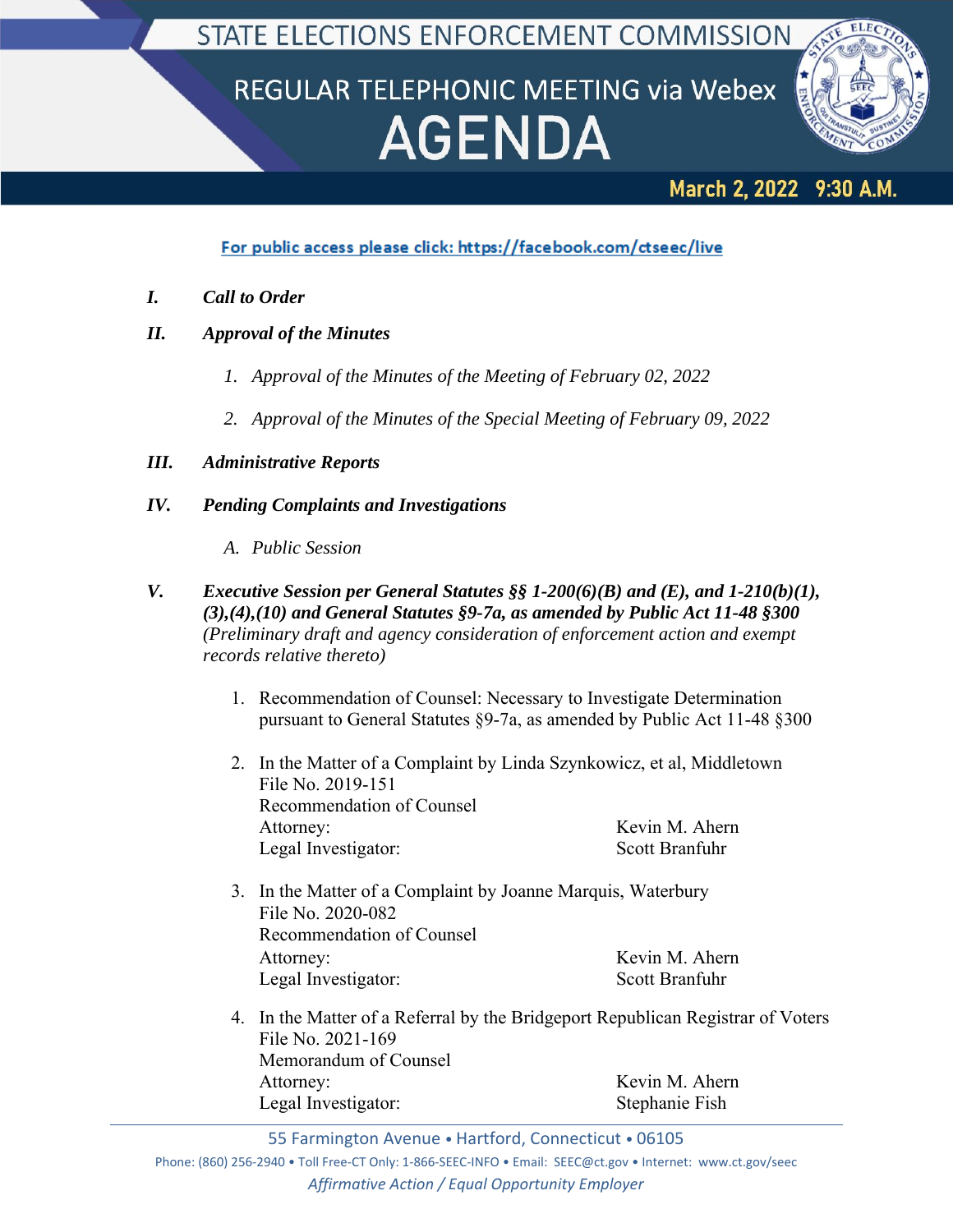|                                                                                                                  | 5. In the Matter of a Complaint by Philip S. Augur, Durham<br>File No. 2021-129B<br>Recommendation of Counsel                                 |                                                                      |  |
|------------------------------------------------------------------------------------------------------------------|-----------------------------------------------------------------------------------------------------------------------------------------------|----------------------------------------------------------------------|--|
|                                                                                                                  |                                                                                                                                               |                                                                      |  |
|                                                                                                                  | Attorney:                                                                                                                                     | William B. Smith                                                     |  |
|                                                                                                                  | Legal Investigator:                                                                                                                           | <b>Ronald Perry</b>                                                  |  |
|                                                                                                                  | File No. 2021-082                                                                                                                             | 6. In the Matter of a Complaint by Linda Szynkowicz, Middletown      |  |
|                                                                                                                  | Recommendation of Counsel                                                                                                                     |                                                                      |  |
|                                                                                                                  | Attorney:                                                                                                                                     | William B. Smith                                                     |  |
|                                                                                                                  | Legal Investigator:                                                                                                                           | Stephanie Fish                                                       |  |
| 7.                                                                                                               | In the Matter of a Complaint by Linda Szynkowicz, Middletown<br>File No. 2021-087                                                             |                                                                      |  |
|                                                                                                                  | Recommendation of Counsel                                                                                                                     |                                                                      |  |
|                                                                                                                  | Attorney:                                                                                                                                     | William B. Smith                                                     |  |
|                                                                                                                  | Legal Investigator:                                                                                                                           | Stephanie Fish                                                       |  |
| 8.                                                                                                               | Investigation                                                                                                                                 | Recommendation of Counsel Regarding a Potential Commission Initiated |  |
|                                                                                                                  | Attorney:                                                                                                                                     | James Talbert-Slagle                                                 |  |
| 9.                                                                                                               | In re. Commission Initiated Investigation based on Audit Findings: Sean<br>Grace for Senate<br>File No. 2021-159<br>Recommendation of Counsel |                                                                      |  |
|                                                                                                                  | <b>Staff Attorney:</b><br>Legal Investigator:                                                                                                 | James M. Talbert-Slagle<br>Ronald Perry                              |  |
| 10. In re. Commission Initiated Investigation based on Audit Findings:<br><b>Rouen 2018</b><br>File No. 2021-157 |                                                                                                                                               |                                                                      |  |
|                                                                                                                  | Recommendation of Counsel                                                                                                                     |                                                                      |  |
|                                                                                                                  | Attorney:                                                                                                                                     | James Talbert-Slagle                                                 |  |
|                                                                                                                  | Legal Investigator:                                                                                                                           | Ronald Perry                                                         |  |
| 11. Draft Audit Reports                                                                                          |                                                                                                                                               |                                                                      |  |
|                                                                                                                  | 1. "Lemar2018," Roland Lemar<br>Attorney: William B. Smith                                                                                    |                                                                      |  |
|                                                                                                                  | 2. "Re-elect Stallworth 2018," Charlie L. Stallworth<br>Attorney: William B. Smith                                                            |                                                                      |  |
|                                                                                                                  |                                                                                                                                               |                                                                      |  |

3. "*Stevenson4CT*," Jayme L. Stevenson Attorney: William B. Smith